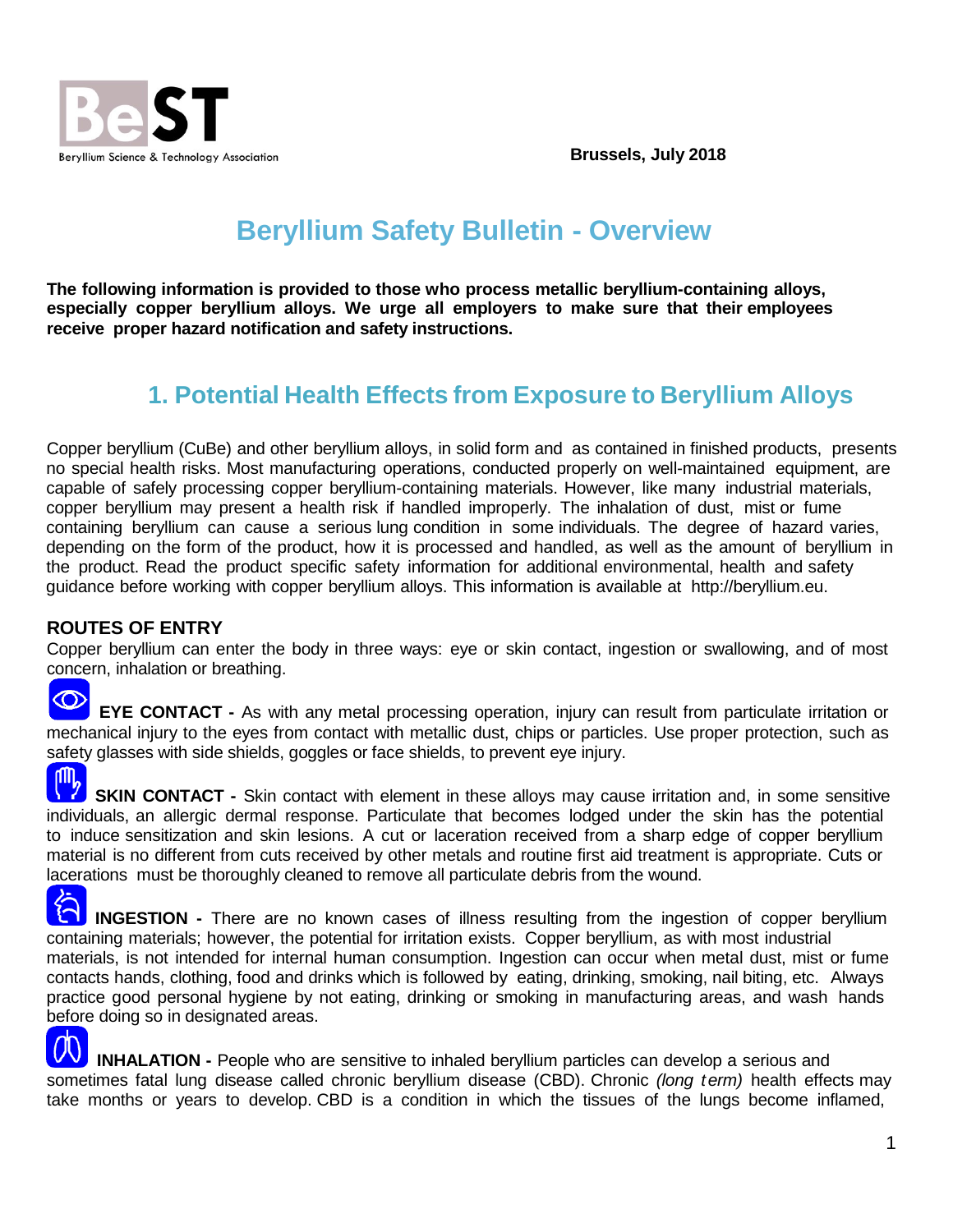restricting the exchange of oxygen between the lungs and the bloodstream. CBD does not occur in most people. However, it is not currently possible to tell who will potentially react and who will not. Therefore, all workers need to be protected and airborne beryllium particles must be controlled by implementing effective engineering and work practice controls. Three factors are required, and all must be present for a person to develop CBD. First, the individual must be exposed to airborne beryllium in the form of a dust, fume or mist. Second, the particles must be tiny enough to reach the air sacs deep in the lungs; and third, the person must react to beryllium in the lung.

BeST utilizes a Recommended Exposure Guideline (REG) of 0.6  $\mu$ g/m<sup>3</sup> (inhalable sampling method) and 0.2 ug/m<sup>3</sup> (Total-Closed face filter cassette/CFC sampling method) which has proven effective when used as part of a comprehensive beryllium worker protection program.

Small, respirable beryllium particles depositing on hands, gloves and clothing could be transferred to the breathing zone and inhaled during normal hand to face motions. Care should be taken not to touch the face with contaminated hands or clothing. Wear proper personal protective equipment to prevent skin and clothing contact with beryllium particles. Wash hands if they become contaminated.

**CANCER** - Although beryllium has produced tumors in some laboratory animals, and is listed or suspected as a human carcinogen by some agencies, BeST believes there is no credible evidence that beryllium causes cancer in humans and is seeking reclassification based on the most recent scientific studies.

## **2. Main sources of exposure depending on operations**

## **Processing Copper Beryllium Alloys**

The amount of beryllium dust or other airborne beryllium contaminant released in the processing of a beryllium product determines the extent of exposure control needed to protect workers. While a foundry producing beryllium copper castings may require a far-reaching control program, a stamping house producing beryllium copper springs in great volume may operate hazard-free without special precautions. Between these extremes, variations in exposure are many in beryllium alloy fabrication.

The way to learn what the levels of beryllium exposure are in a given workplace is to collect air samples.. Measurements may be made both of the beryllium concentrations encountered by individual workers and of the levels in work areas. An industrial hygienist or other qualified professional should be used to establish a sampling plan.

The air-sampling survey will identify concentrations expressed as micrograms of beryllium per cubic meter of air. The employer will wish to compare the beryllium levels found in the survey with the legally enforceable limits imposed by the standard adopted for occupational exposure to beryllium. Besides serving as an index of compliance, the survey results will, if exposure measurements are made at individual operations, show where to concentrate control efforts. A well-designed control program strives to reduce exposure to as low as reasonably achievable (ALARA), not merely reduce it to some numerical maximum. Though the ALARA goal may in many instances be unattainable, it is better for exposures to be as low as reasonable achievable than just below the legal limit.

The primary instruments of exposure reduction are engineering controls. Of these, local exhaust ventilation, which captures airborne contaminants at the point of release, is usually the most effective. Process modification, another engineering control, may also reduce exposure by eliminating, for example, a manual operation. Valuable, and often essential, supplements to engineering measures are work-practice controls. An illustration is providing vacuum-sweeping equipment equipped with a high efficiency filter instead of permitting the use of brooms in the workplace. The importance of a strong housekeeping program to prevent accumulations which might become airborne cannot be overemphasized. Work-practice controls may also take the form of written standard operating procedures (SOP's) that specify safe handling practices.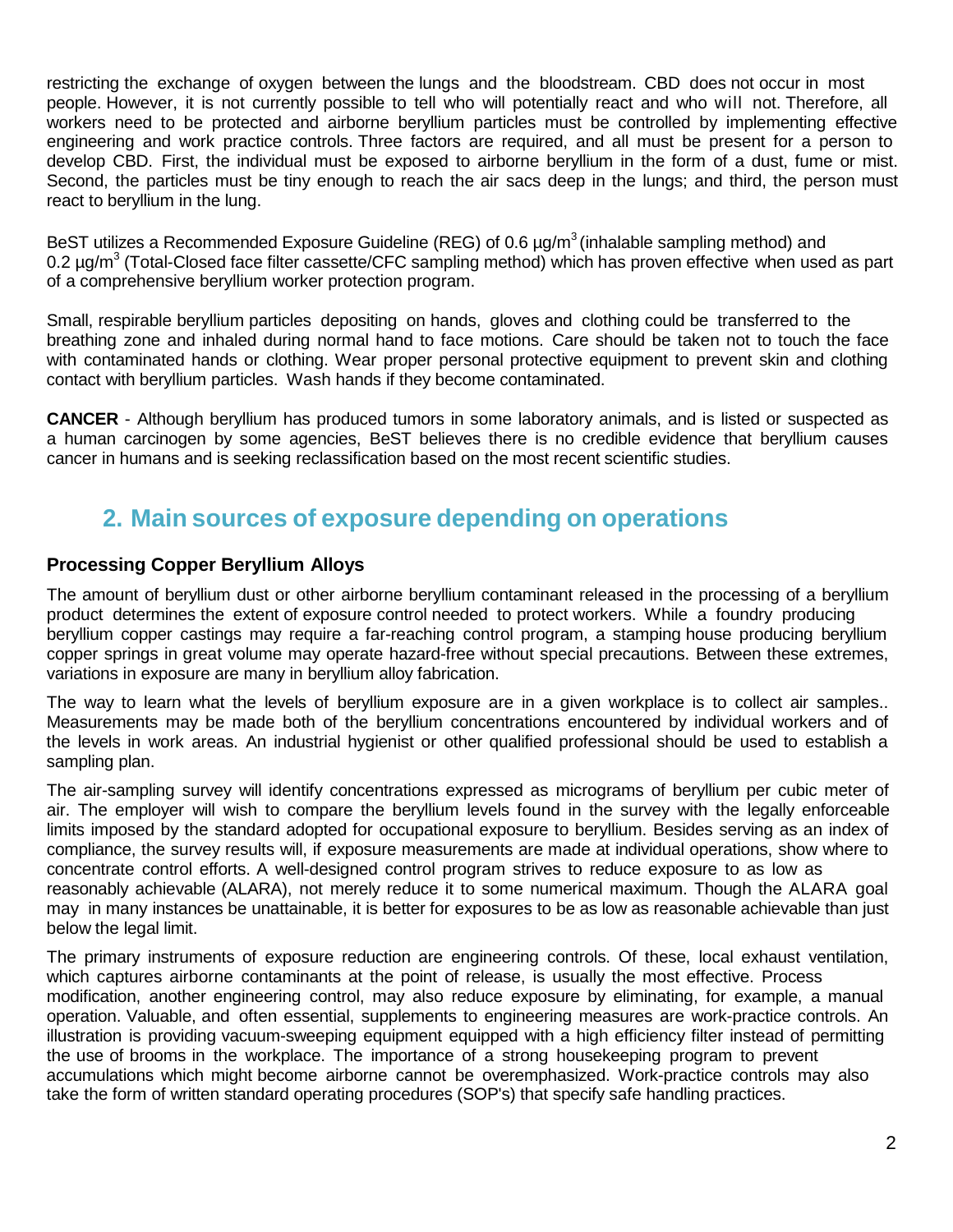Wet processing is often an effective means of controlling the generation of airborne particles. Care must be given to prevent splashing or misting that could carry alloy particles away from the operation. Inadequate coolant flow or high tooling speeds may necessitate the need for additional containment or ventilation controls. Machining lubricant should be filtered and changed frequently to reduce the accumulations of particulate.

Still another type of exposure control is the respirator. For a number of reasons, it is the least satisfactory. The worker may wear the wrong type respirator for the level or type of exposure; improper fit may admit dust into the air stream; and finally, respirators are uncomfortable. The best practice is to confine the use of respirators to operations for which engineering or work-practice controls are not effective, to maintenance work, to emergency situations, and to operations awaiting the results of exposure measurement.

Clothing issued to workers, laundering work clothing, showers, and special lockers may be necessary under conditions of potential high exposures

In brief, potential for exposure to beryllium-containing particulate should be determined by conducting a workplace exposure characterization which includes air sampling in the worker's breathing zone, work area and throughout the department. Use an industrial hygienist or other qualified professional to establish the frequency and type of air sampling necessary. Develop and implement a sampling approach that identifies the extent of potential exposure variation and provides statistical confidence in the results. Provide air sample results to workers.

Facilities handling beryllium-containing materials in ways which generate particulate are encouraged to use engineering and work practice controls, including personal protective equipment, to control potential worker exposure. Use exposure controls to keep beryllium work areas clean and keep beryllium particulate out of the lungs, off the skin, off of clothing, in the work process, in the work area and on the plant site. It remains the best practice to maintain levels of all forms of beryllium exposure as low as reasonably achievable, and continue to work to improve exposure control practices and procedures.

## **Machining Copper Beryllium Alloys Drilling, Boring, Milling, Turning, Tapping, Reaming, Sawing, etc.**

Copper beryllium is a ductile metal that machines easily, generally producing large chips and turnings. Processes that generate large particles are usually performed in an open shop environment with no special ventilation or housekeeping practices required. Machining processes that do generate small particles must be controlled with appropriate work practices and engineering controls.

## **Sanding, Grinding, Buffing, Lapping and Polishing**

These machining processes are capable of generating small particles. These processes must be controlled with appropriate work practices and engineering controls.

## **Stamping Copper Beryllium Alloys**

Copper beryllium alloys are stamped into a variety of shapes, sizes and designs for use in electrical and electronic equipment. The manufacturing operations commonly associated with precision stamping can safely process copper beryllium alloys. The latest scientific evidence indicates that airborne beryllium exposure levels experienced at precision stamping operations are not sufficient to adversely affect health. Special controls are not required during the precision stamping, die repair, and inert atmosphere heat treating of stamped copper beryllium alloy parts.

In an effort to quantify the potential for worker exposure to airborne beryllium, a case study was conducted at four precision stamping facilities processing copper beryllium. These facilities performed a variety of mechanical and thermal activities during the manufacture of copper beryllium containing components for the electronic industry. The study found that one hundred percent (100%) of the 145 samples obtained from mechanical, thermal and support operations were below REG (CFC Total Method). The following is a summary of the results: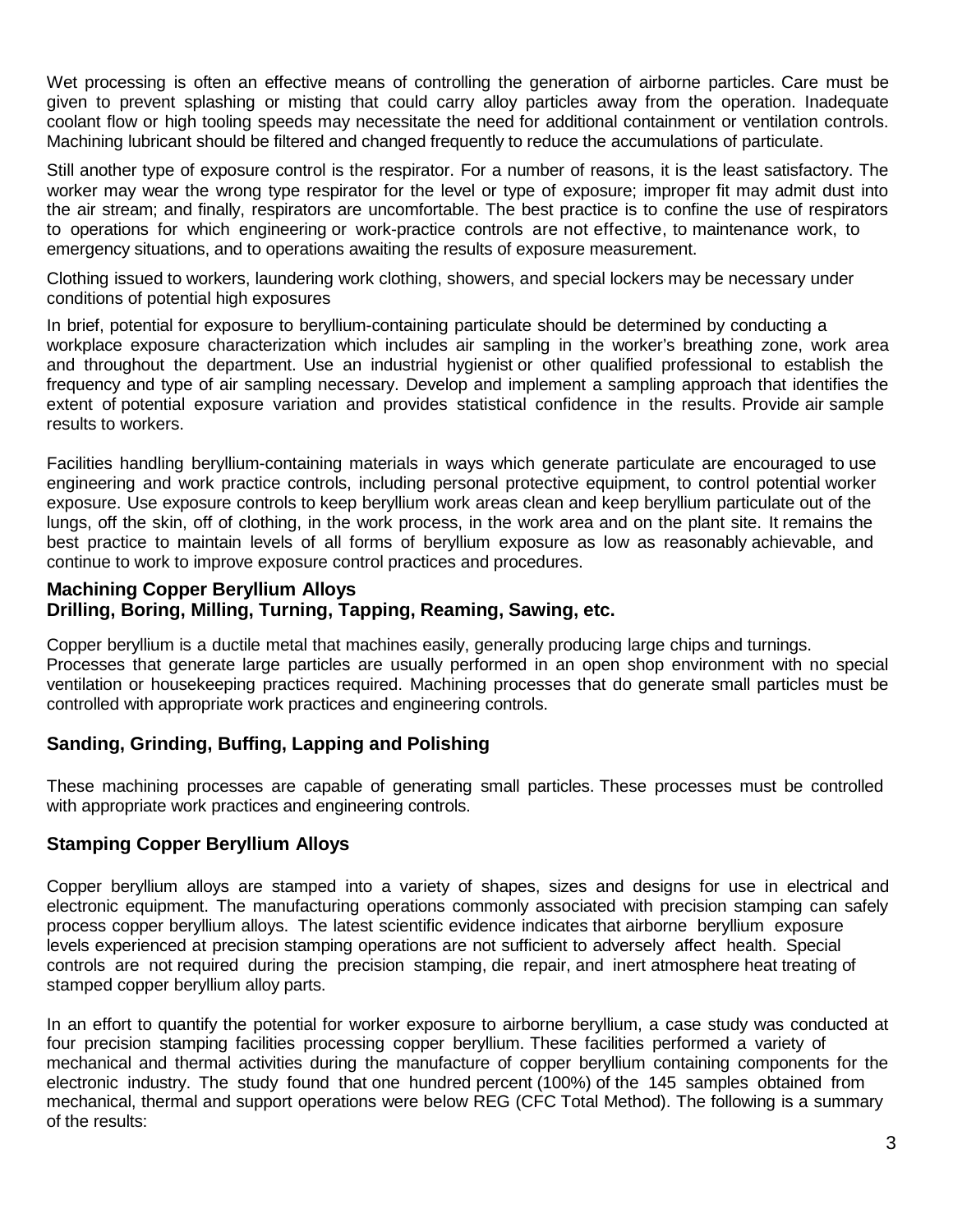| <b>Process Category</b>   | <b>Number of Sample</b><br><b>Observations</b> | Number of Samples<br>Greater than 0.2 $\mu$ g/m <sup>3</sup><br>(CFC Total Method) |
|---------------------------|------------------------------------------------|------------------------------------------------------------------------------------|
| <b>Mechanical</b>         |                                                |                                                                                    |
| Stamping                  | 49                                             |                                                                                    |
| <b>Press Operators</b>    |                                                |                                                                                    |
| Die Repair                | 27                                             |                                                                                    |
| Assembly                  | 14                                             |                                                                                    |
| Dry Tumble Deburring      |                                                |                                                                                    |
| <b>Thermal</b>            |                                                |                                                                                    |
| HeatTreating              |                                                |                                                                                    |
| (inert atmosphere)        |                                                |                                                                                    |
| <b>Resistance Welding</b> | 8                                              |                                                                                    |
| <b>Support</b>            |                                                |                                                                                    |
| Inspection                | 17                                             |                                                                                    |
| Shipping/Packing          | 17                                             |                                                                                    |

## **Welding**

Welding or cutting (with a gas flame or electric arc) indoors, outdoors, or in confined spaces, involving beryllium-containing base or filler metals shall be done using local exhaust ventilation and airline respirators unless atmospheric tests under the most adverse conditions have established that the workers' exposure is within the acceptable concentrations.

### **Casting and Alloying**

Safe foundry practices must be employed when working with beryllium alloys. Furnace ventilation is required to capture fume and particulate generated during melting operations. The configuration and extent of ventilation must be designed for the specific application. One type of melting furnace, for example, may by its very design create little air contamination, while another may require elaborate engineering controls. Implicit in all foundry operations are the difficulties of handling molten metal and drosses plus the cutoff and finishing operations that are usually involved. A full range of control techniques may be required for adequate control.

The importance of controlling airborne beryllium contaminant from drosses in an alloy foundry cannot be overlooked. Chemical analysis has shown that drosses frequently carry higher concentrations of beryllium than the alloys originally melted. Drosses can easily become airborne, a characteristic which intensifies the need for careful management.

There is a more compelling need in foundries for company-issued work clothing, laundering on the premises or in a specialized commercial laundry, compulsory showers, and separate lockers for street and work clothes than in other workplaces handling beryllium alloys. The use of disposable coveralls may make it possible to avoid laundering. However, molten metal safety risks must be considered.

## **MAIN SOURCES OF EXPOSURE AT A GLANCE**

The following table provides a summary of those copper beryllium processes that typically present low inhalation concern (green).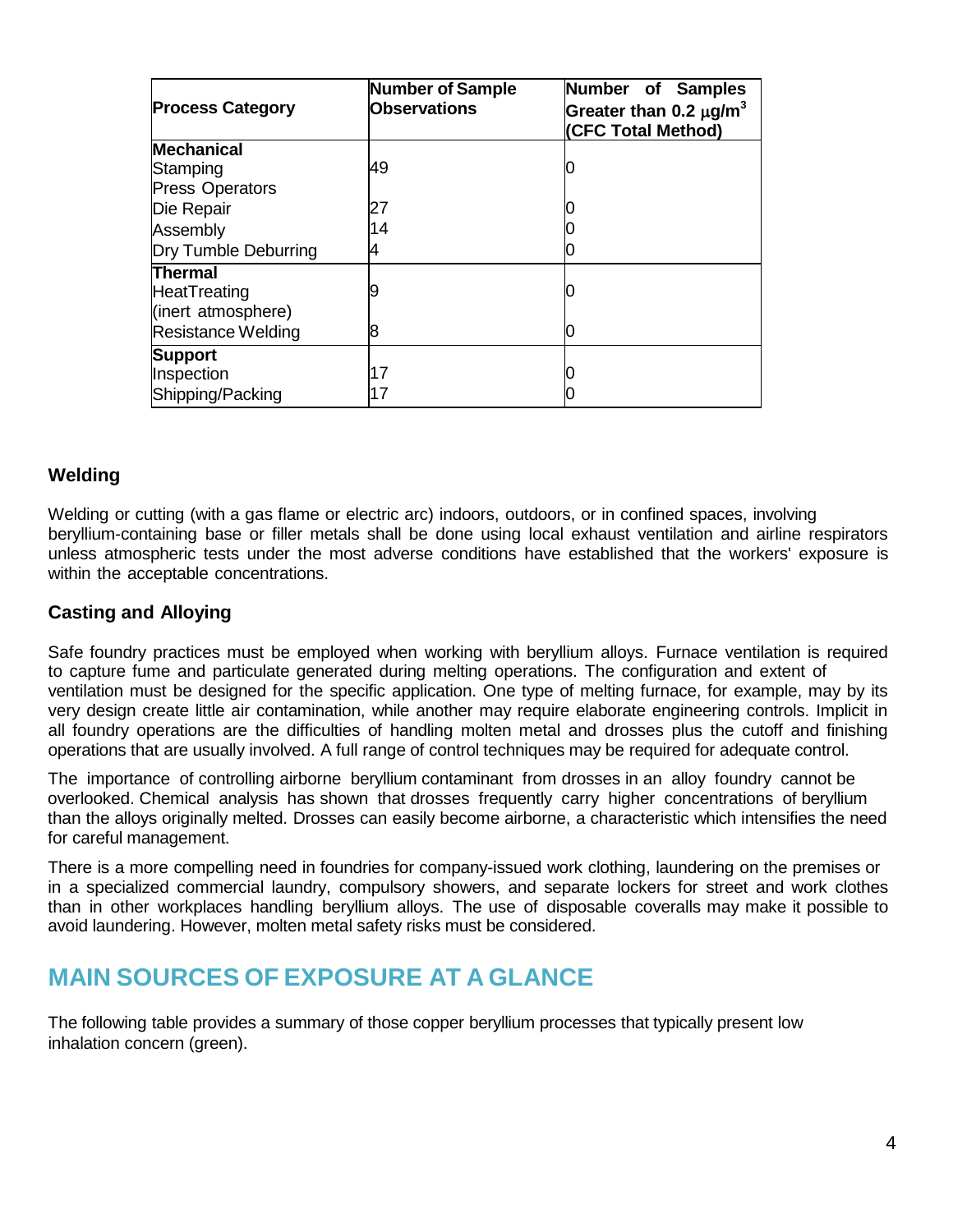### **Low Inhalation Concern Operations**

| Cold Rolling | Turning              | Deburring (non-grinding) | Tapping                 |  |
|--------------|----------------------|--------------------------|-------------------------|--|
| Cold Forging | Boring               | Wet Machining            | <b>Physical Testing</b> |  |
| Stamping     | <b>Hand Filing</b>   | <b>CNC</b> Machining     | <b>Handling</b>         |  |
| Slitting     | Reaming              | Age Hardening            | Inspection              |  |
| Plating      | Sawing (tooth blade) | Drilling                 | Assembly                |  |
| Milling      |                      |                          |                         |  |
|              |                      |                          | Notes:                  |  |

**Operations in the "Low Inhalation Concern" category represent operations that typically release non-respirable (>10 micrometer) particles, are not expected to generate significant ultra-fine particulate, and/or are not expected to result in exposures in excess of the REG.**

**This list is not all-inclusive and variation can exist within specific processes. To verify the adequacy of engineering and work practice controls, conduct an exposure characterization of all copper beryllium processing operations.** Age hardening, as included in this table, is a heat treatment process conducted at <950°F.

**When evaluating operations, consideration must be given to potential exposures from activities in support of these operations such as setup, preparation, cleanup and maintenance.**

The following table provides a summary of those copper beryllium processes that may present a likely inhalation hazard (yellow).

| <b>Likely Inhalation Hazard Operations</b> |                      |                      |                               |
|--------------------------------------------|----------------------|----------------------|-------------------------------|
| Melting                                    | Sanding              | High Speed Machining | Electro Chemical              |
| Casting                                    | Grinding             | Laser Cutting        | Machining (ECM)               |
| Dross Handling                             | Honing               | Soldering            | Welding                       |
| <b>Hot Forming</b>                         | Lapping              | Annealing            | <b>Torch Cutting</b>          |
| <b>Hot Forging</b>                         | Polishing            | <b>Pickling</b>      | CoolantManagement             |
| Hot Rolling                                | Buffing              | <b>Brazing</b>       | <b>VentilationMaintenance</b> |
| Abrasive Sawing                            | Deburring (grinding) | Electrical Discharge | Abrasive Processing           |
| Abrasive Blasting                          | <b>Brushing</b>      | Machining (EDM)      |                               |
| Notes:                                     |                      |                      |                               |

**Operations in the "Likely Inhalation Hazard" categoryrepresent those operations which may release respirable (<10 micrometer) particles, may generate ultra-fine particulate, may generate beryllium oxide and/or may result in exposures in excess of the REG.**

**This list is not all-inclusive and variation can exist within specific processes. Determine, then verify, the adequacy of engineering and work practice controls by conducting an exposure characterization of all copper beryllium processing operations.**

**Effective ventilation, work practices and personal protective equipment use can control a "Likely Inhalation Hazard". When evaluating operations, consideration must be given to potential exposures from activities in support of these operations such as setup, preparation, cleanup and maintenance.**

High temperature annealing (>1000°F) conducted in air can generate a loose beryllium-containing oxide scale that can **flake off during processing and become airborne. Annealing in an inert or reducing atmosphere can minimize the formation of surface metal oxides.**

Pickling, as included in this table, involves the use of strong acid and/or caustic solutions to remove metal oxides from the **surface of beryllium-containing alloys. Other chemical cleaning or surface preparation operations should be characterized to determine potential exposure risk.**

The use of the term "may generate ultra-fine particulate" to categorize the hazard of particular operations addresses the **hypothesis that exposure to a large number of beryllium-containing particles with low mass and an aerodynamic diameter of 1 micrometer or less increases the risk of developing CBD.**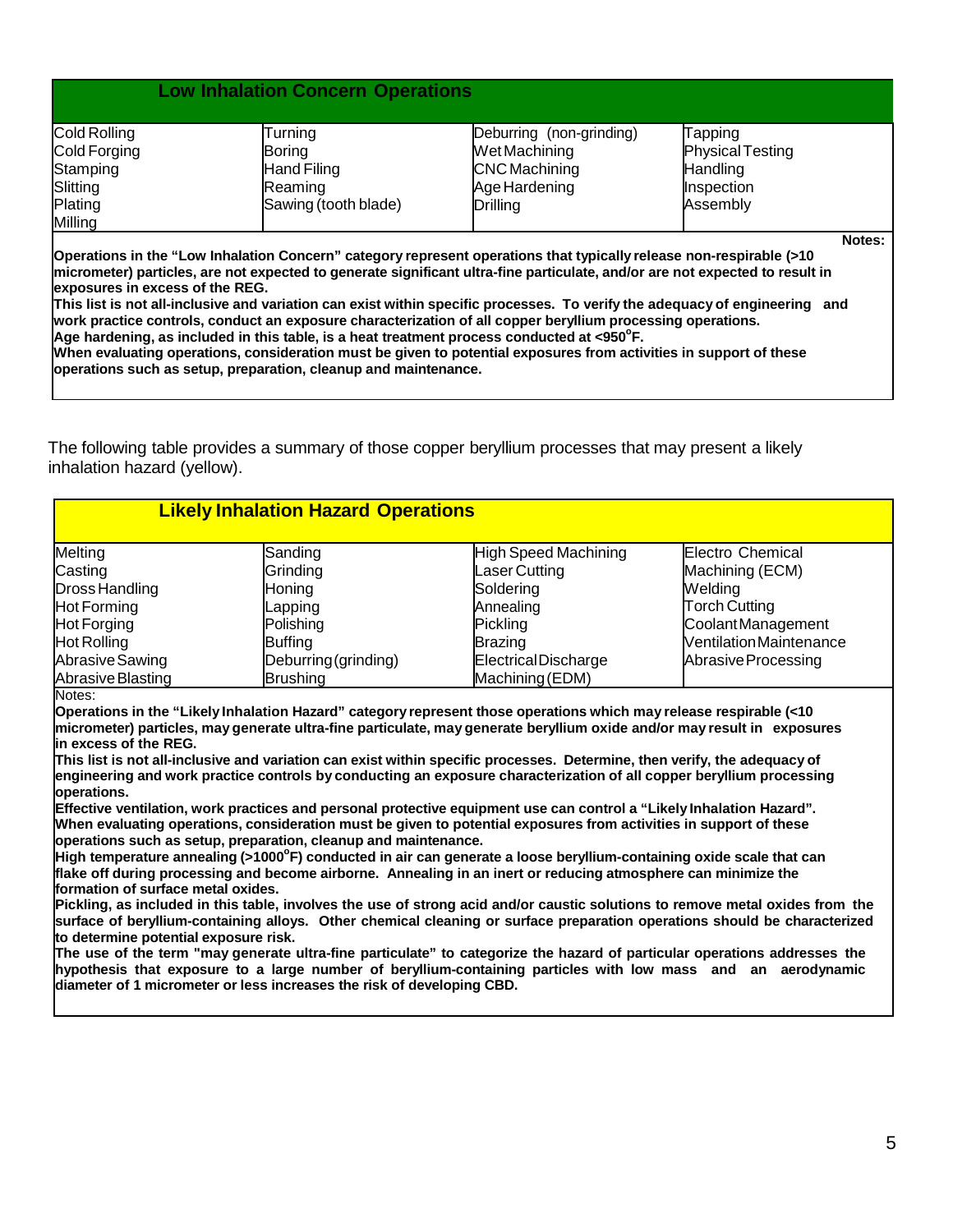# **3. WORK PRACTICES & CONTROL MEASURES**

Some combination of the following control measures may be required when processing copper beryllium alloys:

### **Wet Methods**

- The proper use of machining lubricants as a flood or in heavy flows is usually an effective method for controlling the airborne generation of copper beryllium particles.
- Care should be given to lubricant containment that prevents excessive splashing onto floor areas or operators' clothing.
- Inadequate coolant flow and higher tooling speeds may require additional containment and ventilation controls.
- Please note that the recycling of liquid lubricant/coolant containing finely divided copper beryllium in suspension can result in the concentration building to a point where the particulate becomes airborne during use.
- Machining lubricant should be filtered, settled, centrifuged or changed regularly to reduce the accumulation of fine particles.

### $\odot$  : **Exhaust Ventilation**

- Local exhaust ventilation is not necessary for machining processes which produce only large (>0.0005"), nonrespirable chips. Machining of heat-treated or cast parts with surface oxidation requires special controls.
- Local exhaust ventilation must be used on dust-producing operations when lubricants or coolants are not being used or are not effective in controlling the release of airborne dust.
- The type and capacity of local exhaust ventilation required will depend upon the speed of particle generation. For example, hand sanding operations produce relatively slow moving particles, while powered grinders and roto tool operations produce very fast moving particles.
- Positioning of a close capture, high velocity ventilation duct/hood at the point of particle generation on a stationary grinder is critical to the system's effectiveness. The duct/hood must be positioned as close as possible to the source and in line with the direction of particle travel.
- The dust generated when using handheld grinders or roto tools can be very difficult to control due to the random nature of particle generation. Handheld grinders and roto tools are generally used in a ventilated partial or full enclosure designed to draw particles away from the operator. Alternative methods to hand grinders, such as filing or wet sanding, should be used where possible.
- Disruption of the airflow in the area of a local exhaust inlet, such as by a man cooling fan, should be avoided.
- Ventilation equipment should be checked regularly to ensure it is functioning properly.
- Ventilation training is recommended for all users.
- To be effective, ventilation systems should be designed, installed and maintained by qualified professionals.

### $\bullet$   $\bullet$ **Speeds/Feeds/Tooling**

- These machining variables must be considered when determining the extent and type of engineering controls and work practices which may be required.
- Similar to the machining speed discussed above, stock feed rates can be an important factor in determining whether a process will generate airborne particles.
- Tooling condition is another important variable. Sharp-tooled machining processes generally produce only large chips while dull tooling may produce a mixture of large and smaller chips.
- Strict control of process speeds/feeds and tooling condition will assist in reducing airborne particle generation from machiningprocesses.

## $\sqrt{2}$

 $\bullet$ 

### **Respiratory Protection**

- Whenever possible, appropriate work practices, use of local exhaust ventilation or other engineering controls are the preferred methods for controlling exposure to airborne particles. When these methods are ineffective, or are being developed and potential exposures are above the REG, approved respirators must be used as specified by an Industrial Hygienist or other qualified professional.
- Respirator users must be medically evaluated to determine if they are physically capable of wearing a respirator.
- Quantitative and/or qualitative fit testing and respirator training must be satisfactorily completed by all personnel prior to respirator use.
- Users of any style respirator must be clean shaven on those areas of the face where the respirator seal contacts the face.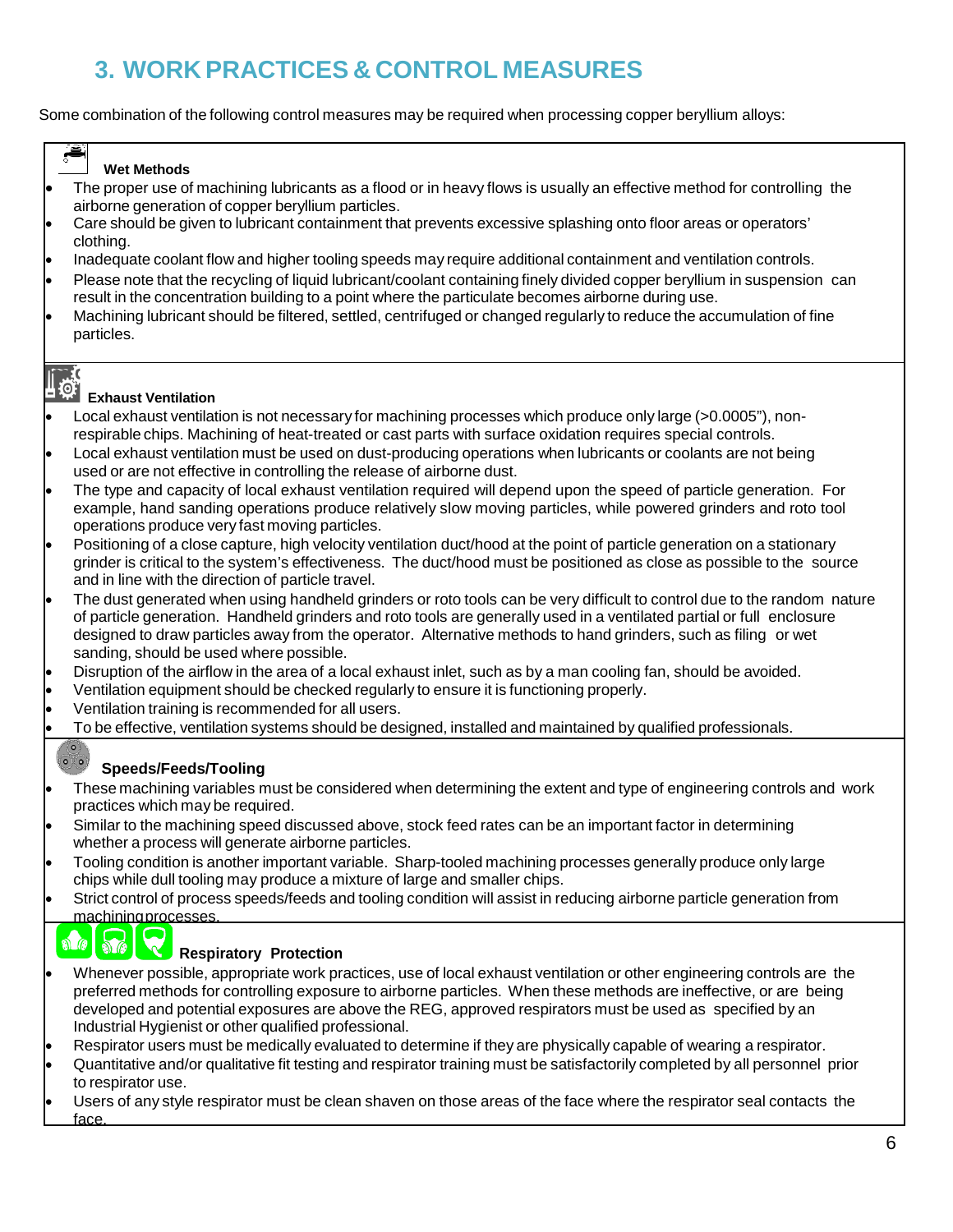• Pressure-demand airline respirators are required when performing jobs where a potential for high exposure exists, such as changing filters in a baghouse air cleaning device.

## **ProtectiveClothing**

- Protective overgarments or work clothing must be worn by persons who may come in contact with dusts, fumes, powders or beryllium particulate-containing solutions during activities such as grinding, sanding, furnace rebuilding, air cleaning equipment filter changes, maintenance, furnace tending, etc.
- Used disposable clothing should be containerized and disposed of in a manner which prevents airborne exposure during subsequent handling activities.
- Contaminated work clothing and overgarments must be managed in such a manner to prevent secondary airborne exposure to family or laundry personnel handling soiled work clothing.
- Never use compressed air to clean work clothing.

## **R**: Housekeeping

- Copper beryllium machining equipment and associated support systems (e.g., dust collectors, heat treat furnaces, coolant trays and reservoirs) should be cleaned on a regular basis to prevent the accumulation of copper berylliumcontaining materials.
- The use of compressed air or brooms for cleaning dust must be prohibited. Such activity can result in unnecessaryairborne dust exposure.
- Wet cleaning and vacuuming are effective methods for cleaning machining and support equipment.
- Rags, towels or wipes used to dry or wipe parts clean should not be allowed to dry and must be maintained in a closed container. Rags and towels should not be reused. They should be containerized and disposed of in a manner which prevents airborne exposure during subsequent handling activities.
- Portable vacuums should be of a type equipped with High Efficiency Particulate Air (HEPA) rated filters.

## **Waintenance**

- Under certain conditions, the repair or maintenance of equipment can generate airborne particles.
- Protecting workers can require the use of specific work practices or procedures involving the combined use of ventilation, wet and vacuum cleaning methods, respiratory protection, decontamination, special protective clothing, and when necessary, restricted work zones.
- Detailed procedures for safely maintaining the process equipment and ventilation systems should be developed.
- All operators and maintenance personnel need to be trained in the established procedures prior to performing maintenance or service activities. The procedure should detail the use of wet methods or vacuuming, ventilation and appropriate personal protective equipment required to prevent exposure to airborne particles.

## **WorkplaceExposureCharacterization**

- Air samples should be taken for all operations where a potential for beryllium exposure exists.
- Air monitoring is the primary method for determining the degree of exposure and effectiveness of engineering and work practice controls.
- Characterization of worker exposure should only be performed by trained personnel.

### **Recycling**

- Copper beryllium machining scrap should be kept segregated from other metals to retain its higher value as a recyclablematerial.
- Product importers and producers purchases clean, segregated copper beryllium scrap.

## **Disposal**

40

- Copper beryllium wastes are not considered hazardous under most member state regulations.
- When spent products are declared solid wastes (no longer recyclable), they must be labeled, managed and disposed of in accordance with federal, state and local requirements.
- Some copper beryllium products contain specific metals (e.g., chromium, lead) that are regulated waste materials.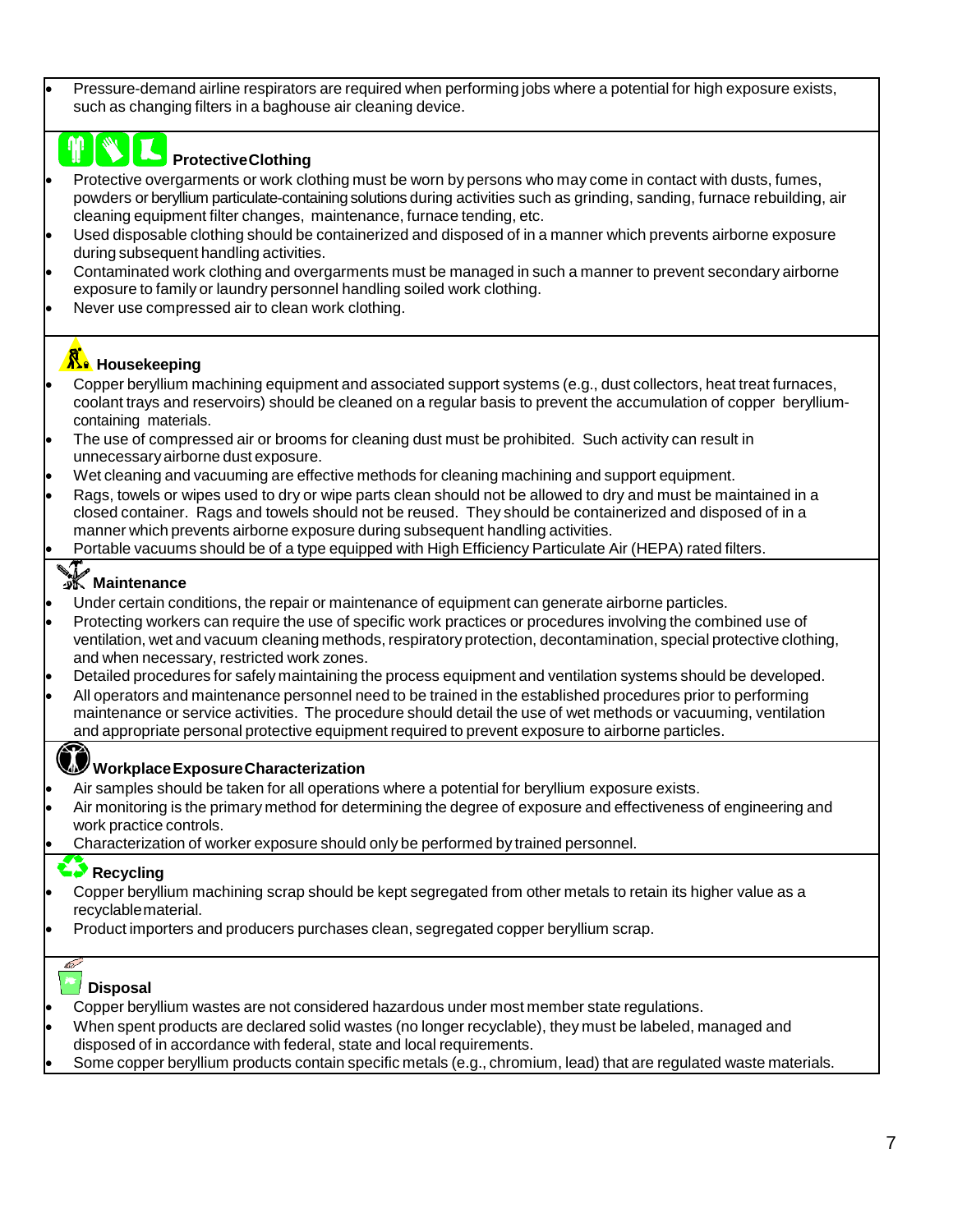## **4. Overview of Occupational Exposure Limits (OEL) for Beryllium in Europe (July 2018)**

| Country                   | <b>OEL (2018)</b>                                                                                                 |
|---------------------------|-------------------------------------------------------------------------------------------------------------------|
| Austria                   | For general work with Beryllium and 8h TWA - $2 \mu g/m^3$ ;                                                      |
|                           | for grinding 8h TWA - 5 $\mu$ g/m <sup>3</sup> ; and for short time interval 4 x 15 min 20 $\mu$ g/m <sup>3</sup> |
|                           | and 8 µg/m <sup>3</sup> respectively                                                                              |
| Belgium                   | 2 µg/m $^3$                                                                                                       |
| Bulgaria                  | 2 µg/m $^3$                                                                                                       |
| <b>Denmark</b>            | 1 $\mu$ g/m <sup>3</sup>                                                                                          |
| lEstonia                  | 2 µg/m $^3$                                                                                                       |
| Finland                   | 0.1 $\mu$ g/m <sup>3</sup>                                                                                        |
| France                    | 2 µg/m $^3$                                                                                                       |
| Germany                   | AGS adopted 0.06 $\mu$ g/m <sup>3</sup> respirable and                                                            |
|                           | 0.14 inhalable $\mu$ g/m <sup>3</sup> .                                                                           |
| Ireland                   | 0.2 µg/m $^3$                                                                                                     |
| Latvia                    | 1 $\mu$ g/m <sup>3</sup>                                                                                          |
| Poland                    | 0.2 µg/m $^3$                                                                                                     |
| Portugal                  | $0.5 \,\mathrm{\mu g/m^3}$                                                                                        |
| Romania                   | 2 µg/m $^3$                                                                                                       |
| Slovenia                  | General work with Beryllium 2 $\mu$ g/m <sup>3</sup> and for grinding 5 $\mu$ g/m <sup>3</sup>                    |
| Spain                     | 0.2 µg/m $^3$                                                                                                     |
| Sweden                    | 2 µg/m $^3$                                                                                                       |
| <b>United Kingdom</b>     | 2 µg/m <sup>3</sup>                                                                                               |
| <b>USA</b>                | 0.2 µg/ $\overline{\mathsf{m}^{3}}$                                                                               |
| Japan                     | 1 $\mu$ g/m <sup>3</sup>                                                                                          |
| <b>BeST Recommended</b>   | $0.6 \mu g/m3$ (inhalable sampling method)                                                                        |
| <b>Exposure Guideline</b> | 0.2 $\mu$ g/m <sup>3</sup> (total CFC sampling method)                                                            |

## **5. Data Collection from Member States on Disease Data**

BeST conducted surveys of all member states, along with Norway and Switzerland, in 2014 and 2015 to assess the prevalence of respiratory disease and cancer that has been attributed to exposure to beryllium. The CBD (Chronic Beryllium Disease) case data were obtained by contacting the relevant authorities. Information was requested **covering the past 10 years.**

Within the entire EU, only 2 cancer cases were registered, one in Denmark and one in Spain. Our occupational health experts believe the Danish case is highly questionable since it was assigned to the car painting industry. To the knowledge of BeST, no beryllium is sold to or used in the car painting industry. Although beryllium is needed and is used in the automotive industry, it is not known to have any applications in car bodies or in any painted components, which eliminates beryllium as a potential causative agent in that application. There was not sufficient detail available on the circumstances surrounding the second case for the beryllium experts of BeST to evaluate.

Within this entire EU, 21 cases of CBD were registered, 8 were related to dental alloys (the professional use of beryllium in this domain is not recommended) and 5 were not based on a specific diagnostic of CBD